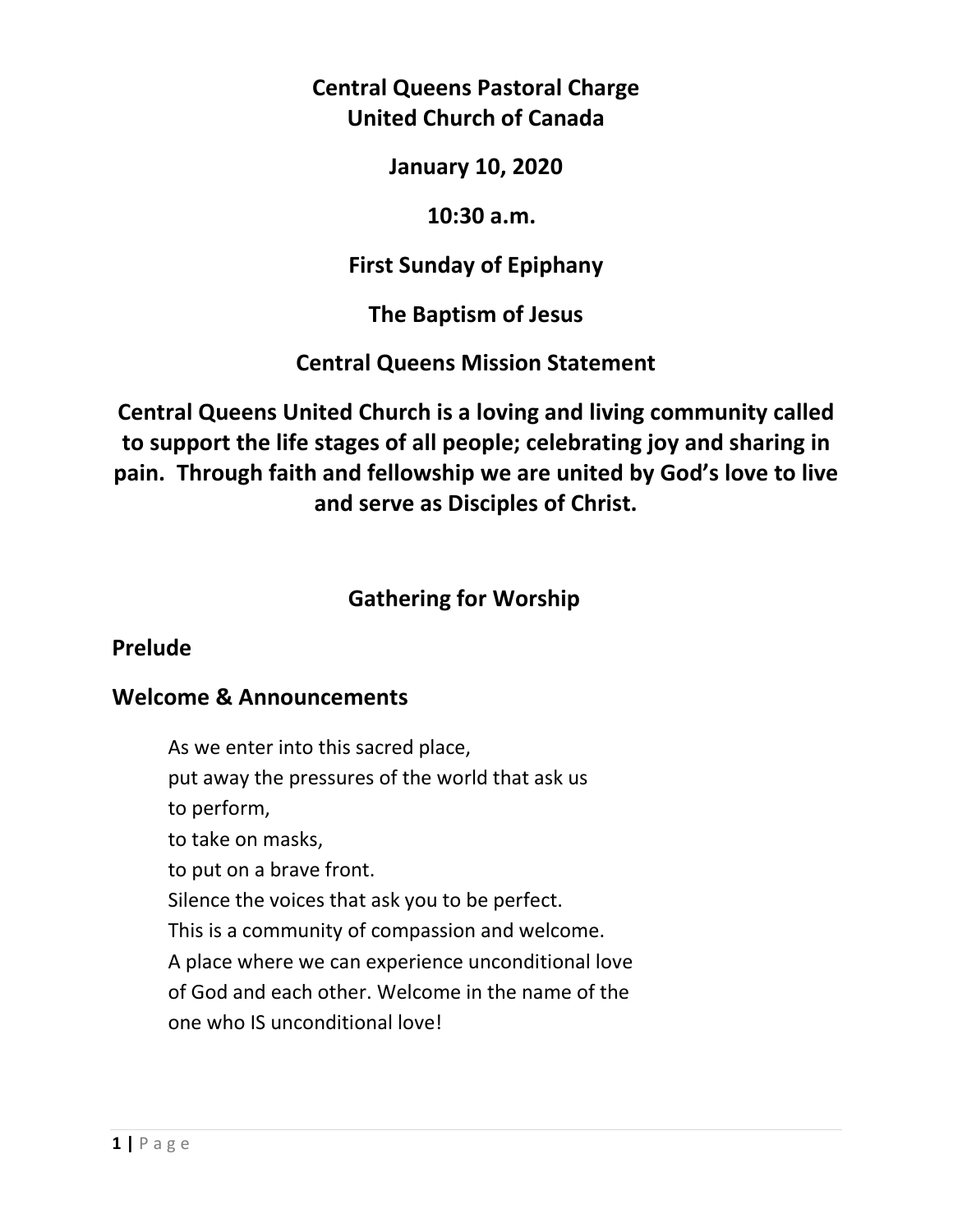**Birthdays & Special Occasions** 

**Lighting of the Christ Candle** 

**Quiet Preparation for Worship** 

**Bible Presentation** 

| *Introit                 | "Come All You People" | MV#2 $X3$ |
|--------------------------|-----------------------|-----------|
| <i>*</i> Call to Worship |                       |           |
|                          |                       |           |

God said, "Let there be light." **And there was light.**  God said, "Let there be a dome to separate the waters!" **And there was sky.**  God said, "Let there be land and earth and vegetation!" **And there was all manner of trees and fruits.**  Come and worship the God who speaks the words of creation. **We come to receive those creative words and to be made new! <sup>1</sup>**

| *Hymn | "Let There Be Light" | VU #679 |
|-------|----------------------|---------|
|       |                      |         |

### **Prayer of Approach**

 Water of life, present at the creation of the universe. **Water of life, present at our birth.**  Water of life, present at the baptism of Jesus. **Water of life, present at our own baptisms.**  We remember that at these times, not only was there water, but also the voice of God was experienced and felt speaking to us.

<sup>&</sup>lt;u>.</u> <sup>1</sup> Written by Kate Crawford. Gathering, Advent/Christmas/Epiphany 2020-2021, page 43. Used with permission.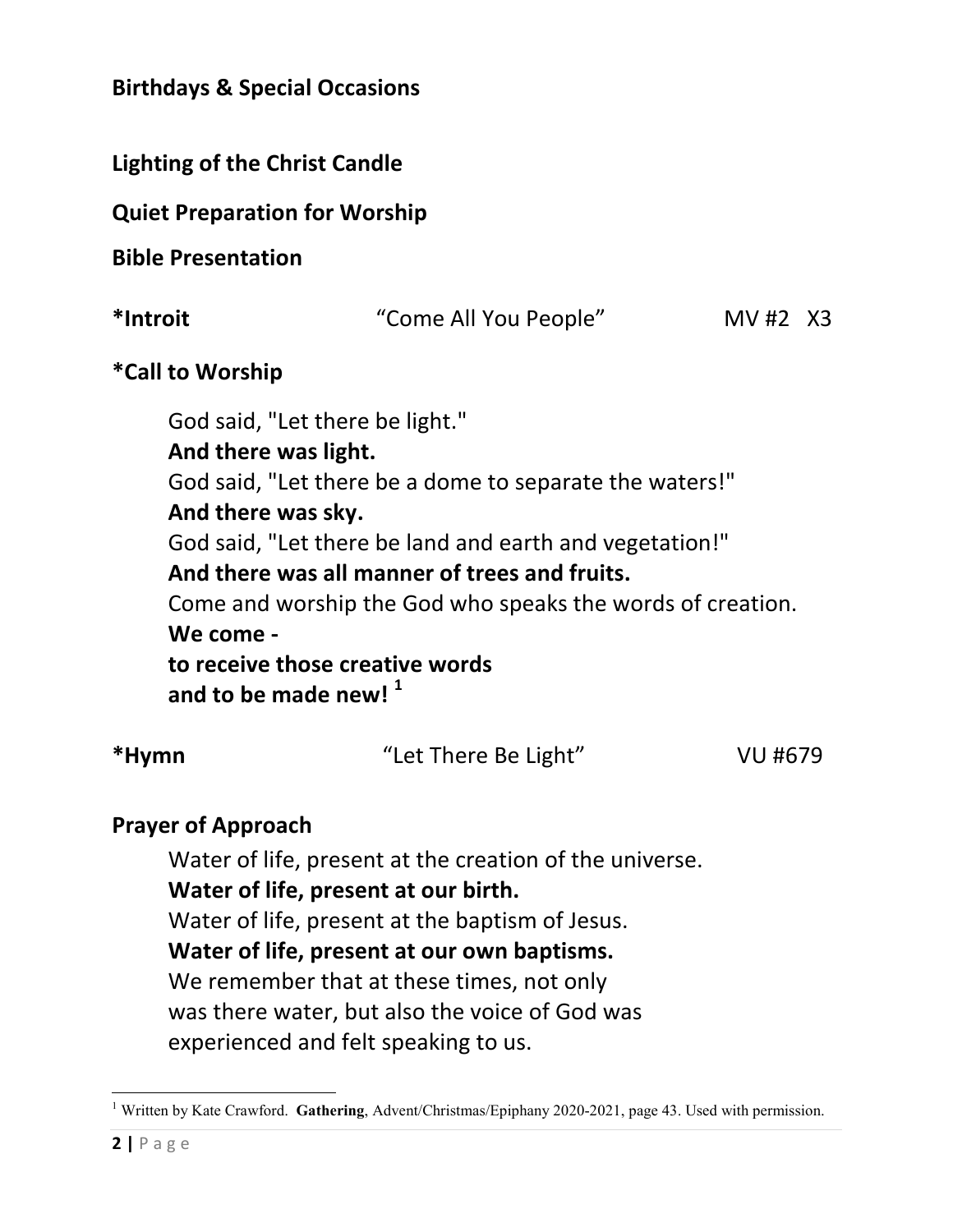# **God, Water of Life, we come this morning to be filled with your living water and to listen for your voice. <sup>2</sup>**

With Jesus, we share in the ancient prayer…

#### **Lord's Prayer**

**Our Father, who art in heaven, hallowed be thy name. Thy Kingdom come, thy will be done on earth, as it is in heaven. Give us this day our daily bread; and forgive us our trespasses, as we forgive those who trespass against us; and lead us not into temptation, but deliver us from evil. For thine is the kingdom, the power, and the glory, for ever and ever. Amen.** 

| Psalm 29                        |                                | <b>VU #756</b> |
|---------------------------------|--------------------------------|----------------|
| *Hymn                           | "Jesus' Hands were Kind Hands" | <b>VU#570</b>  |
| All God's Children              |                                |                |
| *Hymn                           | "Jesus' Hand were Kind Hands"  | <b>VU#570</b>  |
| <b>Invitation to Confession</b> |                                |                |

 2 Written by Fern Bibbard. **Gathering**, Advent/Christmas/Epiphany 2020-2021, page 43. Used with permission.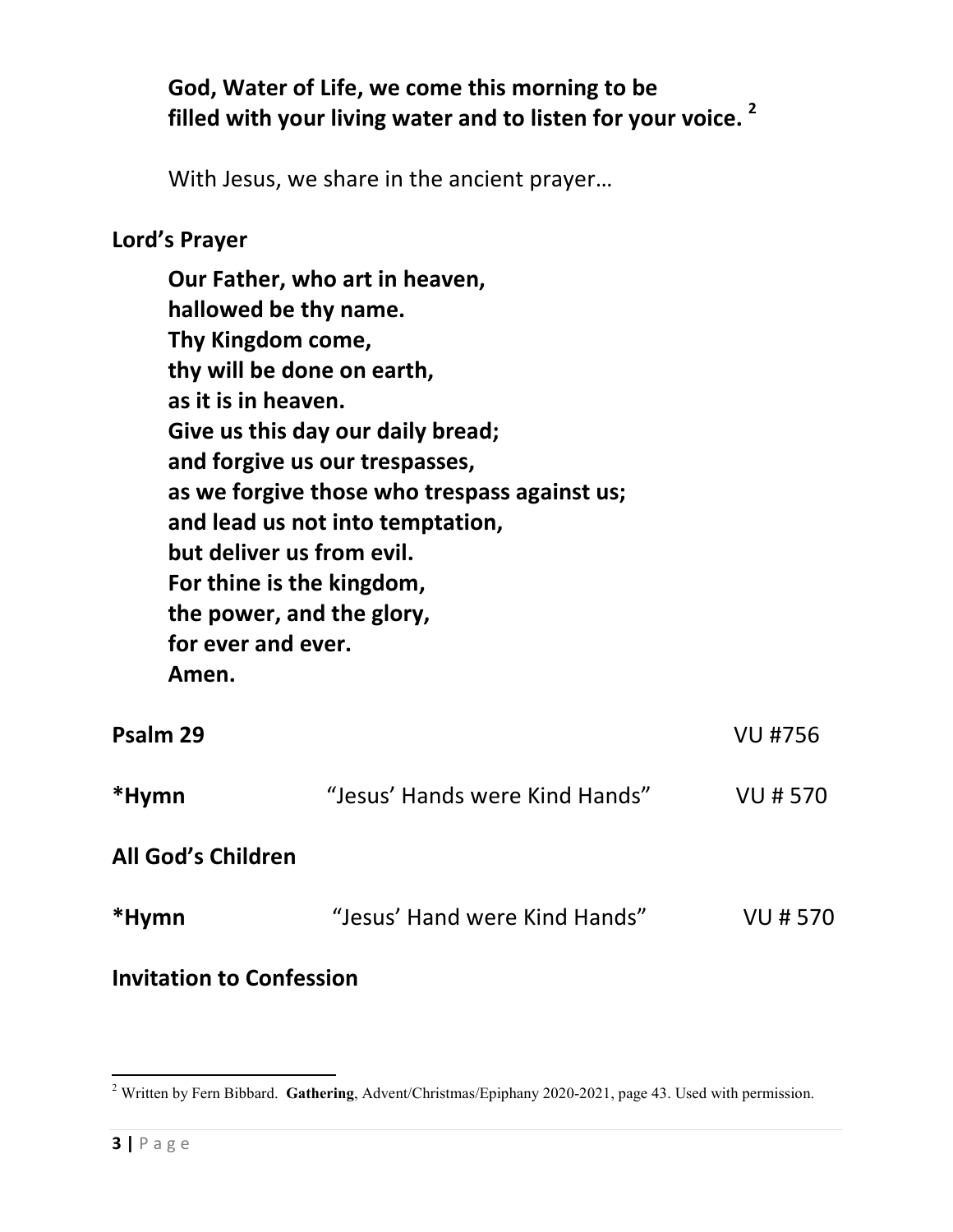#### **Prayer of Confession**

The Holy Voice is over the waters  **but when the waters are rough our fear can beat a rhythm louder then the pulsating of the Spirit.** 

The Holy Voice is powerful  **but voices of desire, comfort, success and power call to us seductively and persuasively, and we turn from God.** 

The Holy Voice flashes forth flames of fire,  **to light our path, and warm our hearts, but there are times when we prefer the shadows, when we prefer to linger in the cold of night.** 

#### **Kyrie Eleison** VU #945

### **Assurance of God's Love**

The Holy Voice shakes the wilderness, and calls to us, coaxing us out of fear driving idols away, guiding us home.

### **Halle, Halle, Halle** VU #958

## **Presentation of Our Gifts**

### **Offertory Invitation**

| <b>Offertory</b> | "What Can I Do?" | MV #191 |
|------------------|------------------|---------|
|                  |                  |         |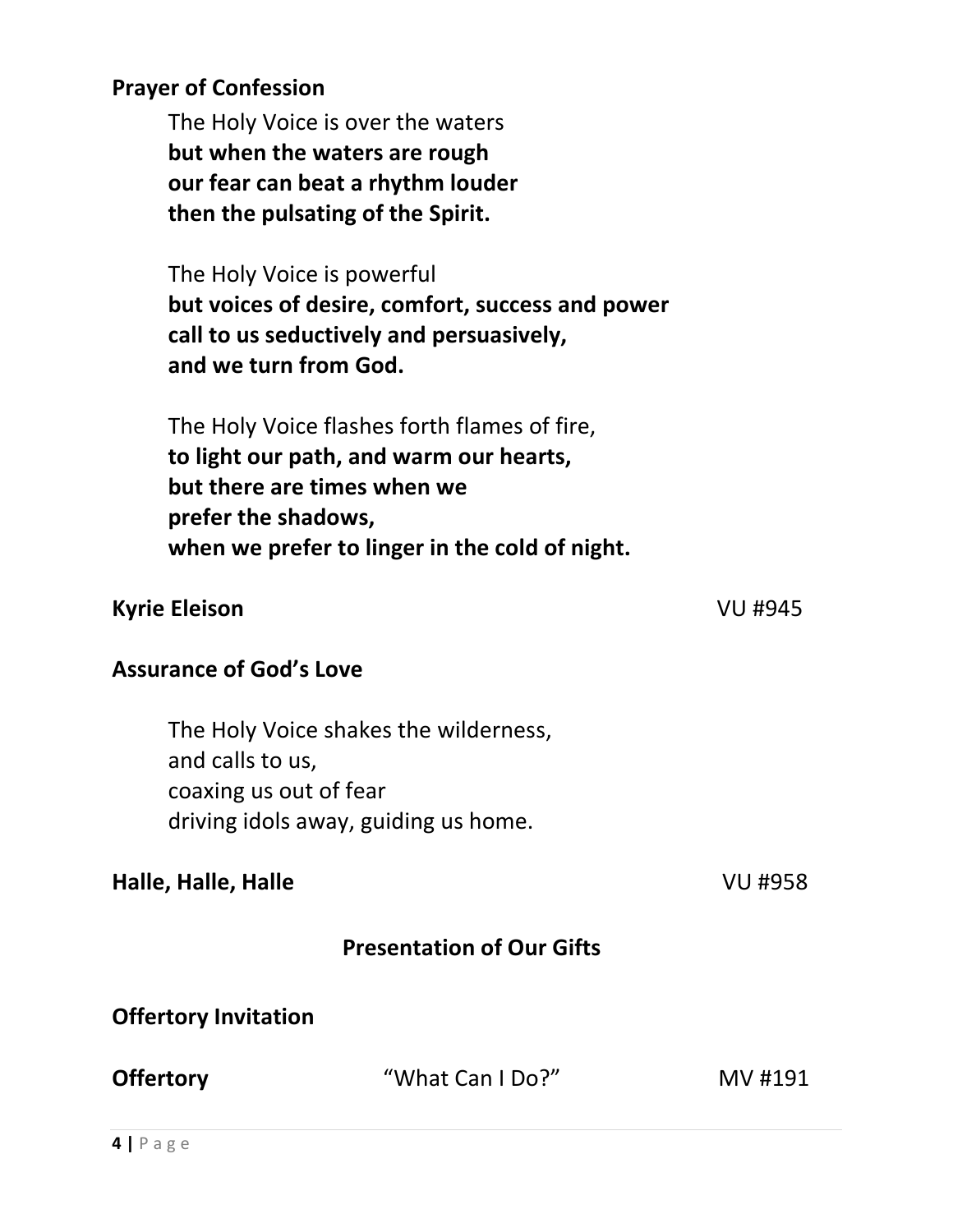**\*Presentation of Offering** 

### **\*Offertory Prayer**

 **We have heard the holy voice called to us, as God called to Jesus. We respond as we are able, and offer these gifts and ourselves as we speak and act your message of love into the world. Amen.** 

# **Listening for the Word**

## **Sacred Readings**

### **Genesis 1:1-5**

 In the beginning when God created the heavens and the earth, the earth was a formless void and darkness covered the face of the deep, while a wind from God swept over the face of the waters. Then God said, "Let there be light"; and there was light. And God saw that the light was good; and God separated the light from the darkness. God called the light Day, and the darkness he called Night. And there was evening and there was morning, the first day.

### **Mark 1:4-11**

John the baptizer appeared in the wilderness, proclaiming a baptism of repentance for the forgiveness of sins. And people from the whole Judean countryside and all the people of Jerusalem were going out to him, and were baptized by him in the river Jordan, confessing their sins. Now John was clothed with camel's hair, with a leather belt around his waist, and he ate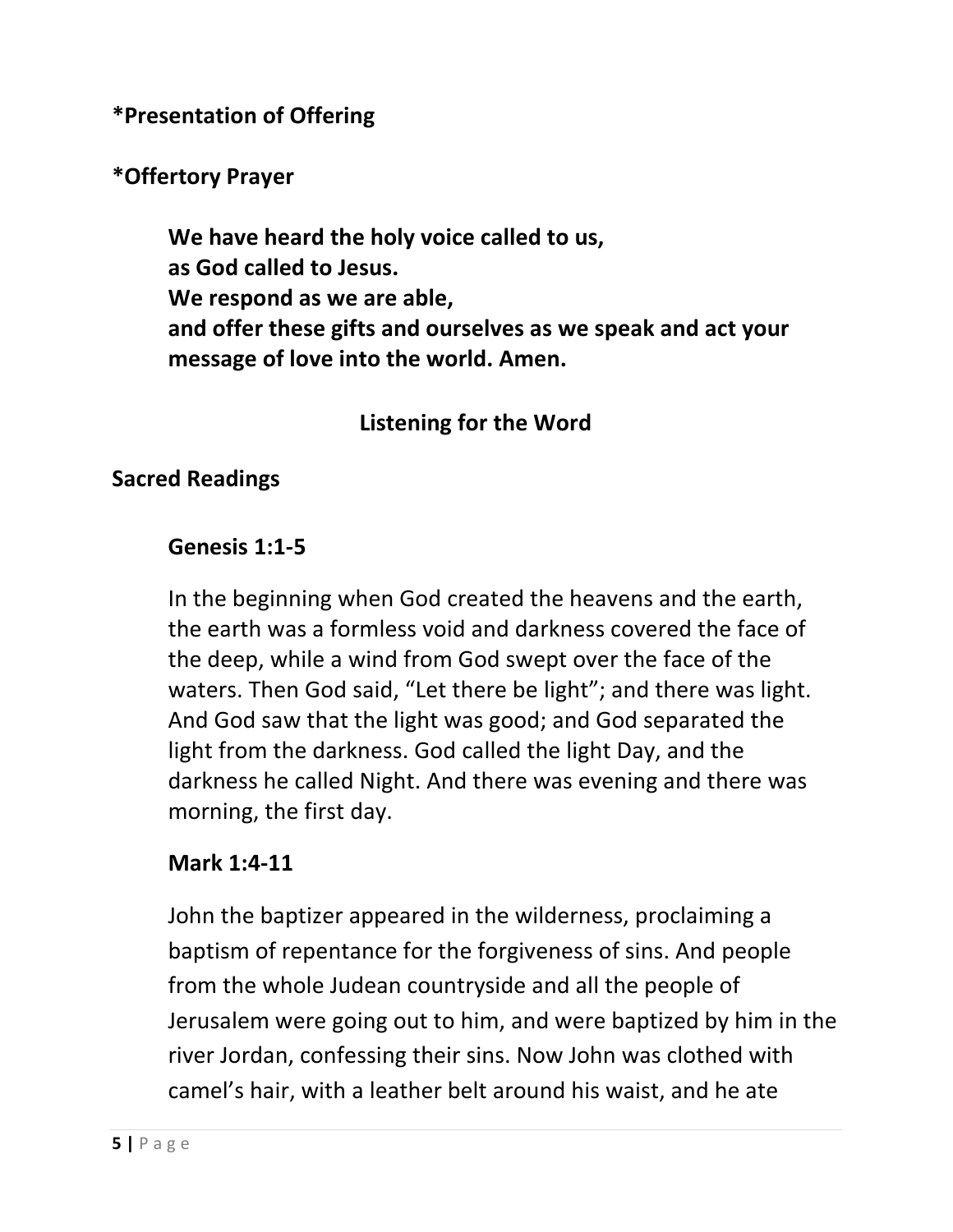locusts and wild honey. He proclaimed, "The one who is more powerful than I is coming after me; I am not worthy to stoop down and untie the thong of his sandals. I have baptized you with water; but he will baptize you with the Holy Spirit. In those days Jesus came from Nazareth of Galilee and was baptized by John in the Jordan. And just as he was coming up out of the water, he saw the heavens torn apart and the Spirit descending like a dove on him. And a voice came from heaven, "You are my Son, the Beloved; with you I am well pleased."

### **Anthem**

### **Sermon**

# **Responding to the Word**

### **Renewal of Baptismal Vows**

### **Introduction**

 Our God created new life forms and brought them up from the waters of chaos, embraced them, and called them good. Jesus, baptized in the River Jordan by John the Baptist, became living water for us and embraces all of us. Jesus embraces those who are poor, oppressed, marginalized and all others who come seeking. We follow Jesus with our Baptism, marking a starting place for new life and new ways of being. We join Jesus in love and service. Let us prepare our hearts and minds to see, feel and hear again the vows of Baptism.

## **Renewal of Baptismal Promises**

 Do you renew and affirm the promises made at your Baptism? **I do.**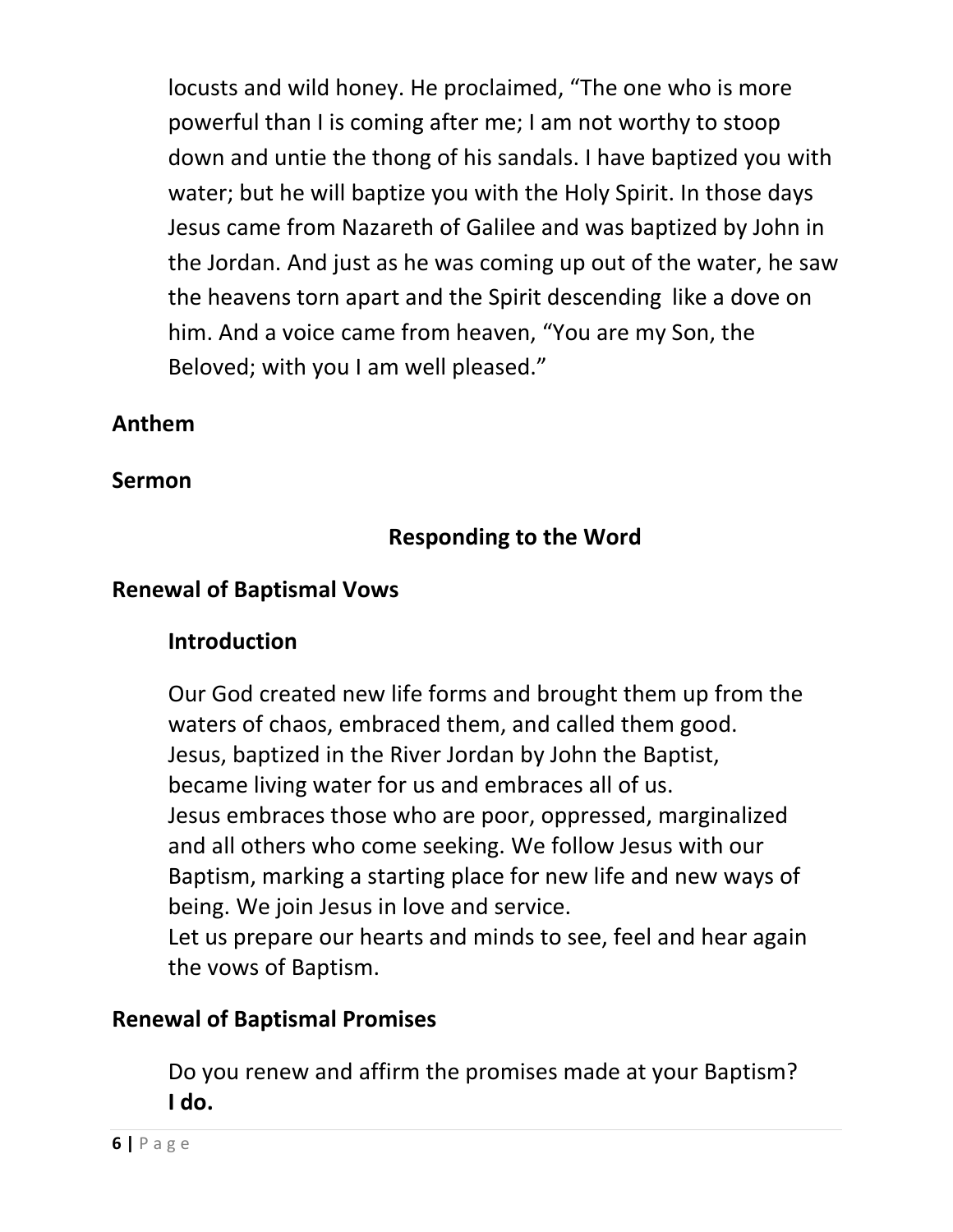Do you recognize the call of God to be God's people always?  **I do.** 

 Do you embrace the way of Jesus in faith and ministry?  **I do** 

 Do you accept the nurture of the Holy Spirit who renews your spirit each day?

 **I do.** 

 Do you accept and embrace others who seek a liberating faith in God?

 **I do.** 

In renewing your baptismal vows,

remember your Baptism as a mark of acceptance

and welcome into the care of Christ's church

where you may begin again your Christian faith and life.

# **Prayer**

**O God, we rejoice in your love, given and received. We thank you that you claim us, that you wash us, strengthen us and guide us, that you empower us to live a life worthy of our calling. In the way of Jesus, make us as water in a dry and thirsty world. Establish us to be places of refreshment. Root us and nurture us in love, that with all your people, we may rightly and justly serve you. Fill us with your fullness that our lives may overflow in service and love. Amen.** 

| *Hymn | "Spirit God, Be Our Breath" | MV #150 |
|-------|-----------------------------|---------|
|       |                             |         |

# **\*Blessing**

With this water we recall our baptism into the body of Christ.